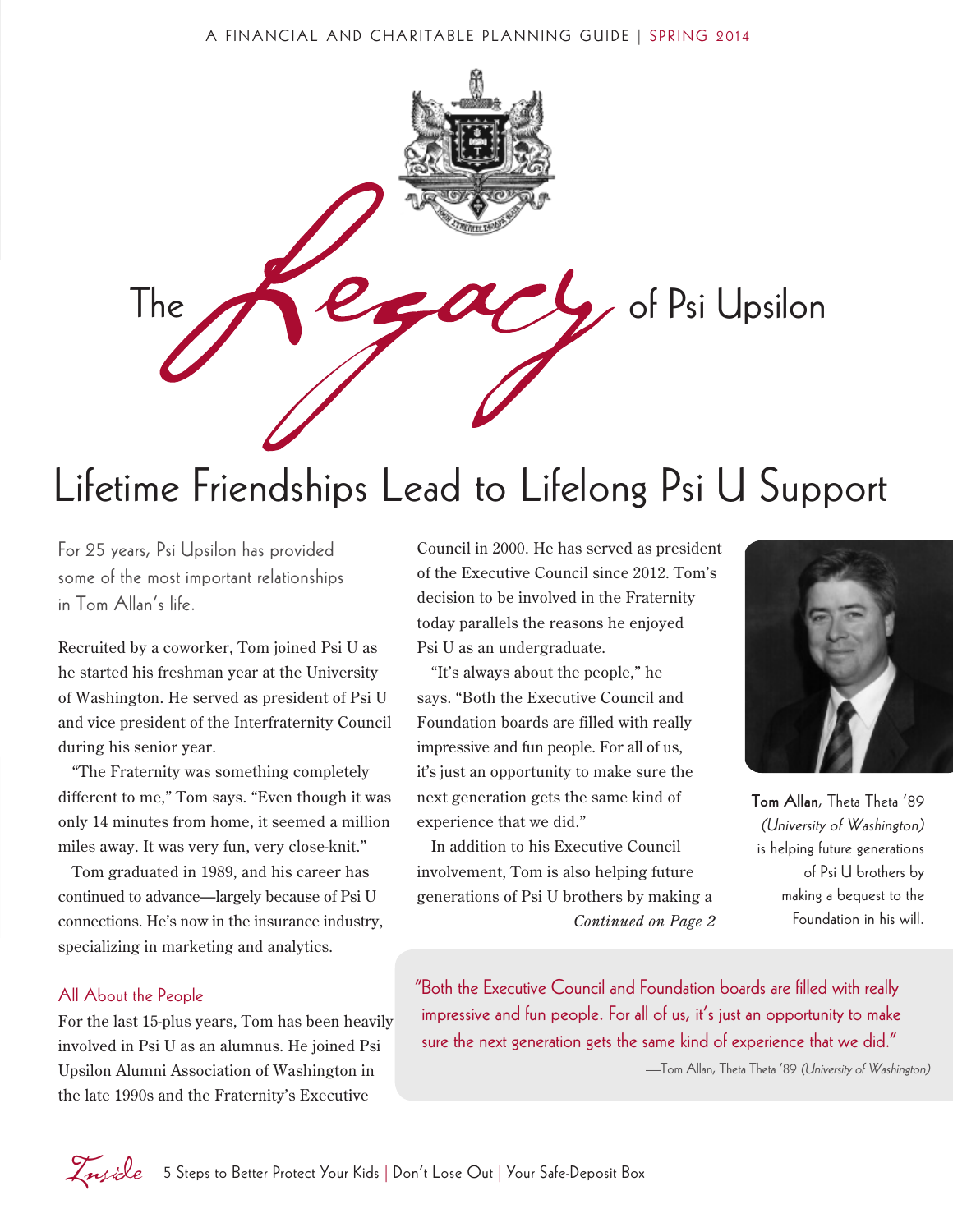

Tom Allan has served as president of the Executive Council since 2010.

#### *Continued from Page 1*

bequest to The Psi Upsilon Foundation in his will. Because of his gift, Tom is a member of the Schoepflin Society, the Foundation's planned giving society that recognizes those who support the future of Psi U with a gift in their estates.

"Lifelong friendships and service to Psi U are an important part of a balanced life, and Tom's bequest will ensure others also experience the close friendships and leadership development opportunities," says Mark Williams, the Foundation's president and CEO.



#### Interested in Supporting the Future of Psi U?

Joining the Schoepflin Society is easy. Call us today at (317) 571-1833, Ext. 101, for more information.

# 5 Steps to Better Protect Your Kids

Estate Planning Updates You Should Make Immediately

- **1] Have a guardianship plan.** Name a suitable guardian for your minor children in your will. In most cases, your spouse, if you are married, will raise your children if you pass away first. Consider what will happen, however, if your spouse also dies while your children are young. If you have a certain backup in mind, make your desires known now, and take into consideration the possibility that your spouse may remarry.
- **2] Protect what belongs to your children.** Spell out in your estate plan the specifics of distributing assets so your children—rather than a former or second spouse—receive what was earmarked for them. Remember, assets aren't only items with financial value. Sentimental items like heirlooms and family photos can be noted in an updated estate plan to pass to your children as well.
- **3] Safeguard minor children.** If you have minor children, consider placing the assets you want them to inherit in a trust until they are old enough. This prevents court battles if a judge has to name someone as their conservator.
- **4] Name a new executor/trustee.** If your children are of the age of legal majority, you can appoint them as executors or trustees, or you can choose a trusted friend or member of your family.
- **5] Update beneficiary designations.** Life insurance, annuities, retirement benefits and IRAs are usually payable to a named beneficiary and do not pass under the terms of your will or trust. Check these documents to see if you need to add your children's names or a trust for their benefit, ensuring that assets are left to your intended heirs. Contact Mark Williams at (317) 571-1833, Ext. 101, or maw@psiu.org if you are interested in learning how these assets can also be used to easily support our future.

Remember: Life changes. Once you take these steps, regularly update your wishes with the help of an estate planning attorney as your circumstances change.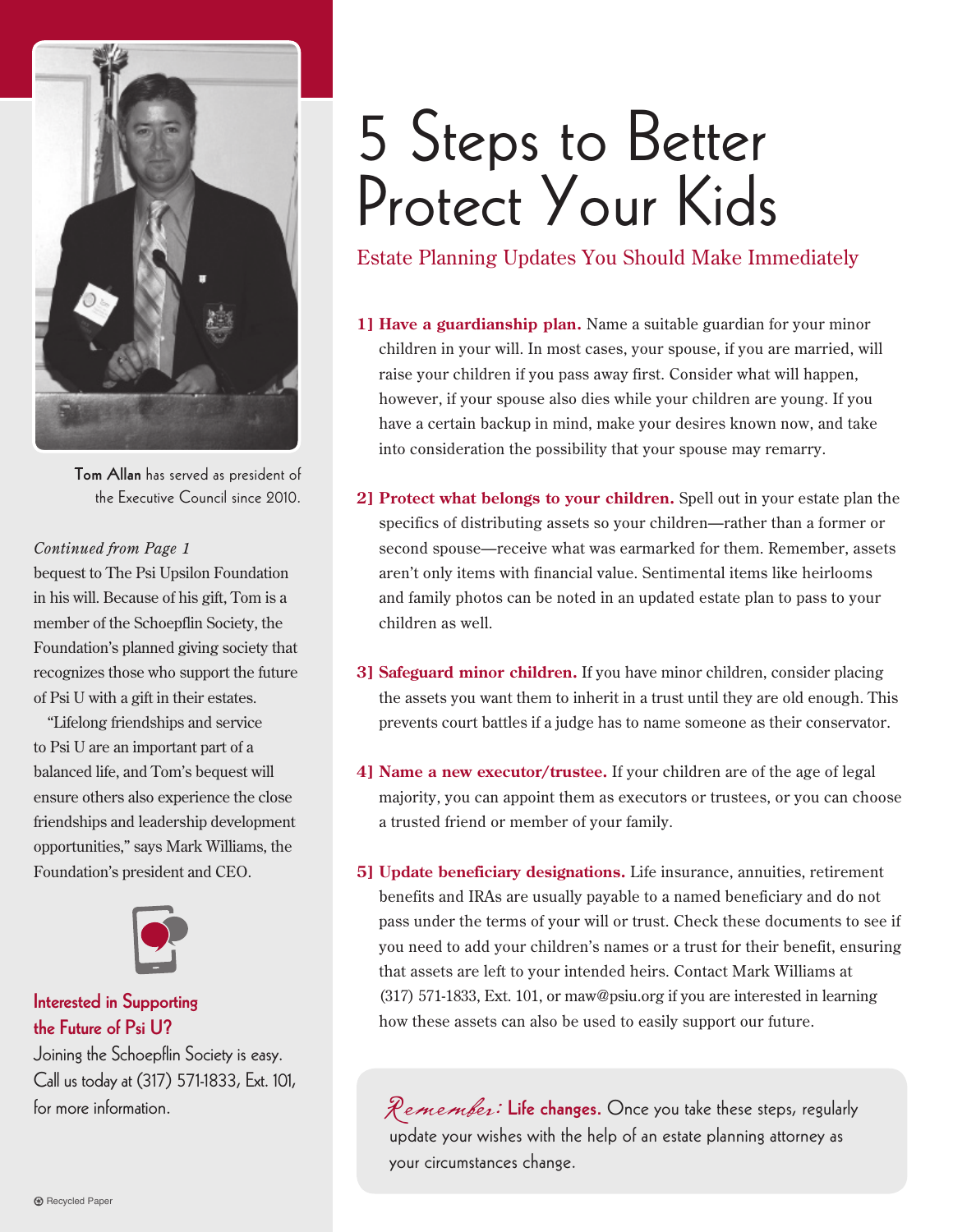### Don't Lose Out Save Your Retirement Account From Taxes

When you allocated a percentage of your paycheck to be used for building your retirement plan, you did so with the goal of having enough to live on after your working years. Perhaps you even planned on leaving what was left to your loved ones. What you probably didn't plan on was having a substantial chunk consumed by taxes after your lifetime.

When your retirement plan assets are passed to your loved ones upon your death, they become subject to income taxes. This could whittle away up to 39.6 percent of the value of your heirs' inheritance. If your estate is subject to estate taxes, even more could be lost.

#### A Win-Win Solution

How can you ensure that your hard-earned dollars won't be consumed by taxes after you're gone? Consider leaving them to The Psi Upsilon Foundation.

Leaving your retirement plan assets to Psi U after your lifetime eliminates any income or estate taxes. This means that we can put the full value of your retirement plan assets to good work advancing the educational mission and goals of Psi Upsilon.

It doesn't have to be all or nothing, though. A gift of a small percentage of your retirement plan assets can also make a big difference.

Contact Mark Williams at (317) 571-1833, Ext. 101, to learn more about using your retirement plan assets to make a tax-wise gift to The Psi Upsilon Foundation.

#### TAX COMPARISON

Retirement Plan to a Loved One vs. The Psi Upsilon Foundation

| Retirement Plan Beneficiary                                 | Loved One                 | Foundation         |
|-------------------------------------------------------------|---------------------------|--------------------|
| Retirement plan value before taxes<br>Federal income taxes* | \$100,000<br>$-$ \$35,000 | \$100,000<br>$-SO$ |
| Net to beneficiary after taxes                              | \$65,000                  | \$100,000          |

\*Based on a 35 percent marginal income tax bracket. Federal estate taxes and applicable state income and inheritance taxes could further reduce the amount available to heirs.



### Example

Providing for Family and Psi Upsilon Roger has a retirement account worth \$100,000. He would like to provide for his daughter, Joy, after his lifetime as well as Psi Upsilon.

If he leaves his retirement account to Joy, it will be subject to income taxes at Joy's marginal income tax rate of 35 percent. If Roger leaves the account to The Psi Upsilon Foundation instead, Psi U will receive the full \$100,000 because Psi U is a tax-exempt entity.

Roger decides to leave the retirement plan assets to Psi U and provide for Joy by naming her as the beneficiary of other assets in his estate that carry less of a tax burden, such as life insurance and real estate.



57 percent of Americans aged 30 and older aren't aware of the tax effects on their retirement accounts when they name loved ones as beneficiaries.

.<br>Jurce: "America Speaks: Scientific Research Reveals New Targets for Planned Giving"